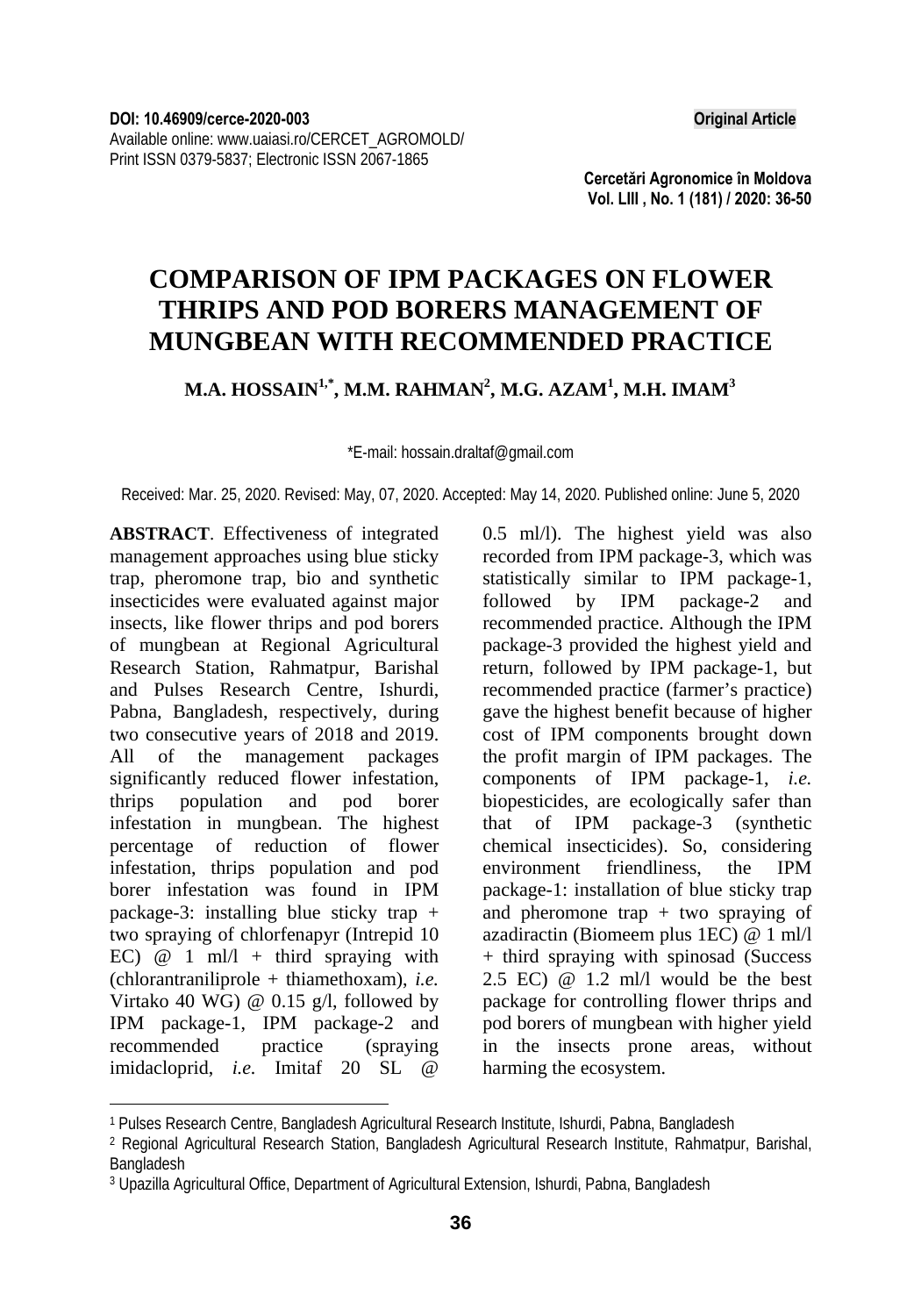**Keywords:** integrated management; environment; yield; return; cost, benefit.

## **INTRODUCTION**

Mungbean (*Vigna radiata* L.) is one of the important pulse crops in Bangladesh. It is grown mainly in the late rabi season in southern regions of Barishal division, after harvesting of Aman rice and in Kharif-I season, after harvesting of rabi crops in northwestern, mid-western and southwestern regions of Bangladesh. Due to availability of short duration varieties, farmers are becoming more interested to cultivate this valuable pulse crop. But due to the attack of insect pests, especially in the flowering and podding stage, cause significant yield loss. More than twelve species of insect pests were found to infest mungbean in Bangladesh (Rahman *et al*. 2000). Among them, flower thrips (*Megalurothrips distalis* Karny, *Megalurothrips usitatus* Bagnall and *Caliothrips indicus)* are associated mostly with the damage of tender buds and flowers of mungbean. Severe damage of thrips resulted flower shedding causing significant yield loss (Chhabra and Kooner, 1985; Lal, 1985). Pod borers (*Maruca virtata, Helicoverpa armigera and Euchrysops* spp) are another insect pests causing significant yield reduction. Pod borer damaged flowers, flower buds and developing or maturing pods (Poehlman, 1991). Pod borers are often cause serious problem resulting severe loss of the crop (Bakr, 1998).

Farmers usually do not take any measure to control the insect pests, due to its low profit margin. However, recent development of high yielding varieties and increased market prices of mungbean, farmers demanded for pest control measures. Normally, mungbean growers are using toxic insecticides to control insect pests without looking other management options, because of easy availability and effectiveness of insecticides. As insecticide is not environment safe cause health hazard, create pest resistance and destroys of natural enemies. Therefore, it is urgent to find out the alternate management options for controlling the major insect pests of mungbean, which will be environmentally safe and sustainable. Keeping this in view, attempts have been made to developing safe and effective integrated management package using blue sticky trap, pheromone trap and bio and synthetic insecticides.

### **MATERIALS AND METHODS**

The experiment was conducted in two locations, one at Regional Agricultural Research Station, Rahmatpur, Barishal, during late rabi 2018 and 2019, and other at Pulses Research Centre, Ishurdi, Pabna, Bangladesh, during Kharif-I, 2018 and 2019. Installing blue sticky trap and pheromone trap and application of bio and synthetic insecticides considered as treatments of the experiment, which were:  $T_1$  = IPM Package-1: installing blue sticky trap and pheromone trap + two spraying of azadiractin (Biomeem plus 1EC)  $@ 1$  ml/l, for flower thrips + third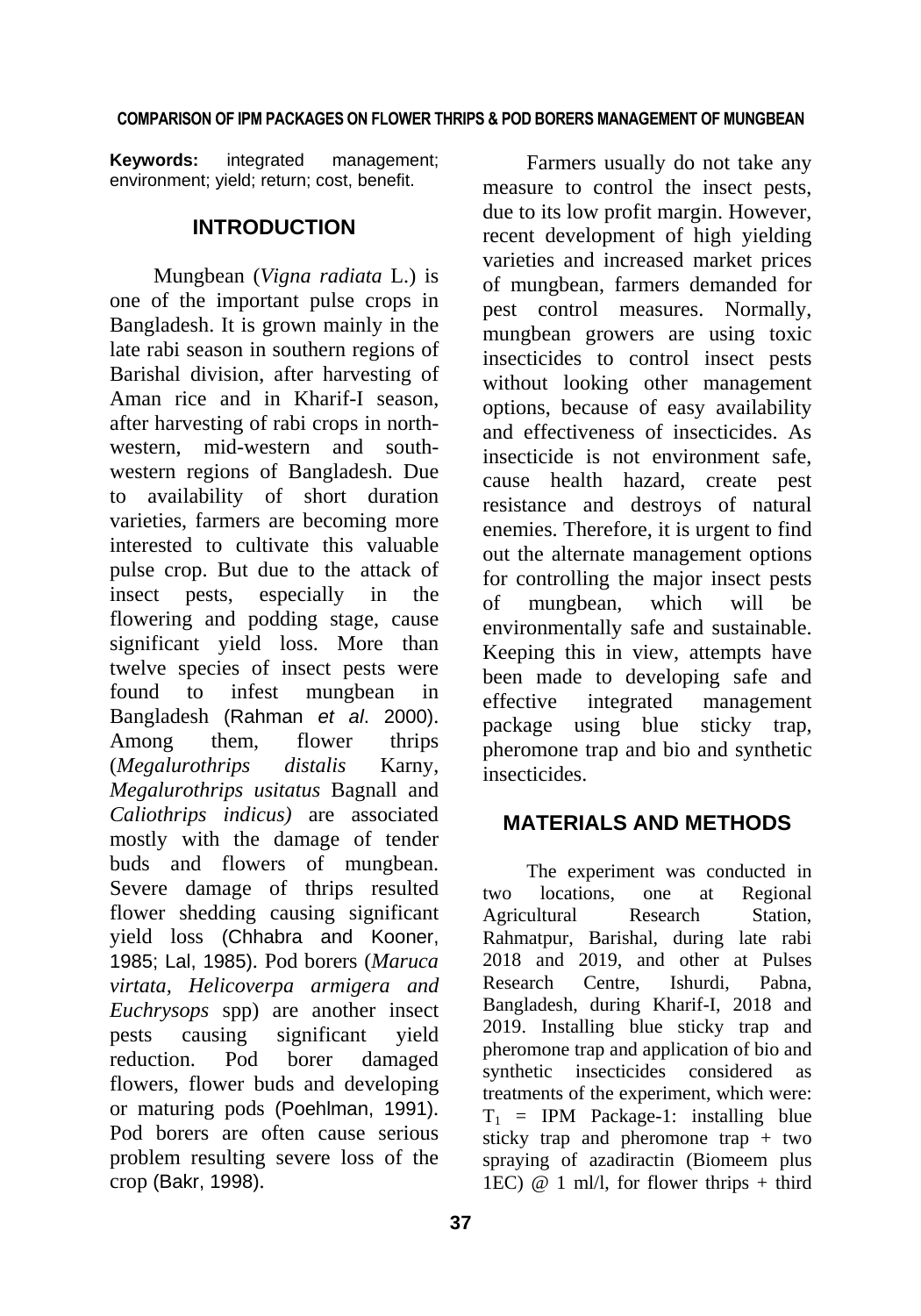spraying with spinosad (Success 2.5 EC) @ 1.2 ml/l for flower and pod borer insects,  $T_2$  = IPM Package-2: installing blue sticky trap and pheromone trap + three spraying of azadiractin (Biomeem plus 1EC) @ 1 ml/l for flower thrips and borer pests,  $T_3$  = IPM package-3: installing blue sticky trap + two spraying of chlorfenapyr (Intrepid 10 EC) @ 1 ml/l, for flower thrips + third spraying with chlorantraniliprole  $(20\%)$ thiamethoxam (20%) (Virtako 40 WG) @ 0.15 g/l, for flower and pod borer insects,  $T_4$ = Recommended practice: three spraying of imidacloprid (Imitaf 20 SL) @ 0.5 ml/l of water, for flower thrips and pod borers and  $T<sub>5</sub>=$  Untreated control (water spray only).

The experiment was laid out in randomized complete block design with three dispersed replications.The treatments were randomly allotted in each block. In Barishal, the seeds of BARI Mung-6 were sown on February 11, 2018, and January 29, 2019, and in Ishurdi, the seeds of BARI Mung-6 were sown on March 30, 2018, and March 28, 2019, in rows with the spacing of 30 cm. The unit plot size was 6 m  $\times$  4 m and. Urea, triple super phosphate, muriate of potash and boric acid were applied in the plots @ 40-90- 40-7.5 kg/ha, during final land preparation. In Barishal, seeds were sown in 'zoo' condition (optimum soil moisture for germination), but in Ishurdi, post sowing flood irrigation was done to provide sufficient soil moisture for seed

germination to get optimum plant population in all the treatments. The populations of the plant were maintained constant by keeping plant to plant distance of 7 cm.

Blue sticky trap and sex pheromone traps for *M. virtata* and *H. armigera* were installed (one trap/plot) at flower bud initiation stage and kept in the field up to harvest. Treatment-wise bio and synthetic insecticides were sprayed first at 100% flowering and second spray was done at peak flowering and podding stage and third spraying was done at seed developing stage.

The population data of flower thrips were collected before every spray application and after 24 hrs of each spraying. Thrips population was assessed from 20 opened flower randomly collected from two rows from each plot avoiding border and central four rows. The collected flowers were immediately opened on the white paper board and counted the adult and immature thrips present in the flowers. Central four rows were kept undisturbed for recording yield data. Numbers of pod borer moth caught in the pheromone traps were recorded at weekly intervals till harvest.

At maturity, all the pods were collected from 10 randomly selected plants from central four rows of each plot and examined. The infested (bored) and total numbers of pods were counted and the percent pod infestation was determined using the following formula:

# % Pod infestation =  $\frac{\text{Number of infected pools}}{\text{Total number of pools}} \times 100$

The pods of central four rows of each plot were harvested. The pods were then threshed, grains were cleaned and dried in the bright sunshine. The grain yield was obtained from central four rows of each plot was converted into per hectare. The experimental data were

analyzed by Statistix 10 software. The per cent infestation data were transformed by square root for statistical analysis. Mean comparisons for treatment parameters were compared using LSD All-Pairwise Comparisons Test at 5% level of significance.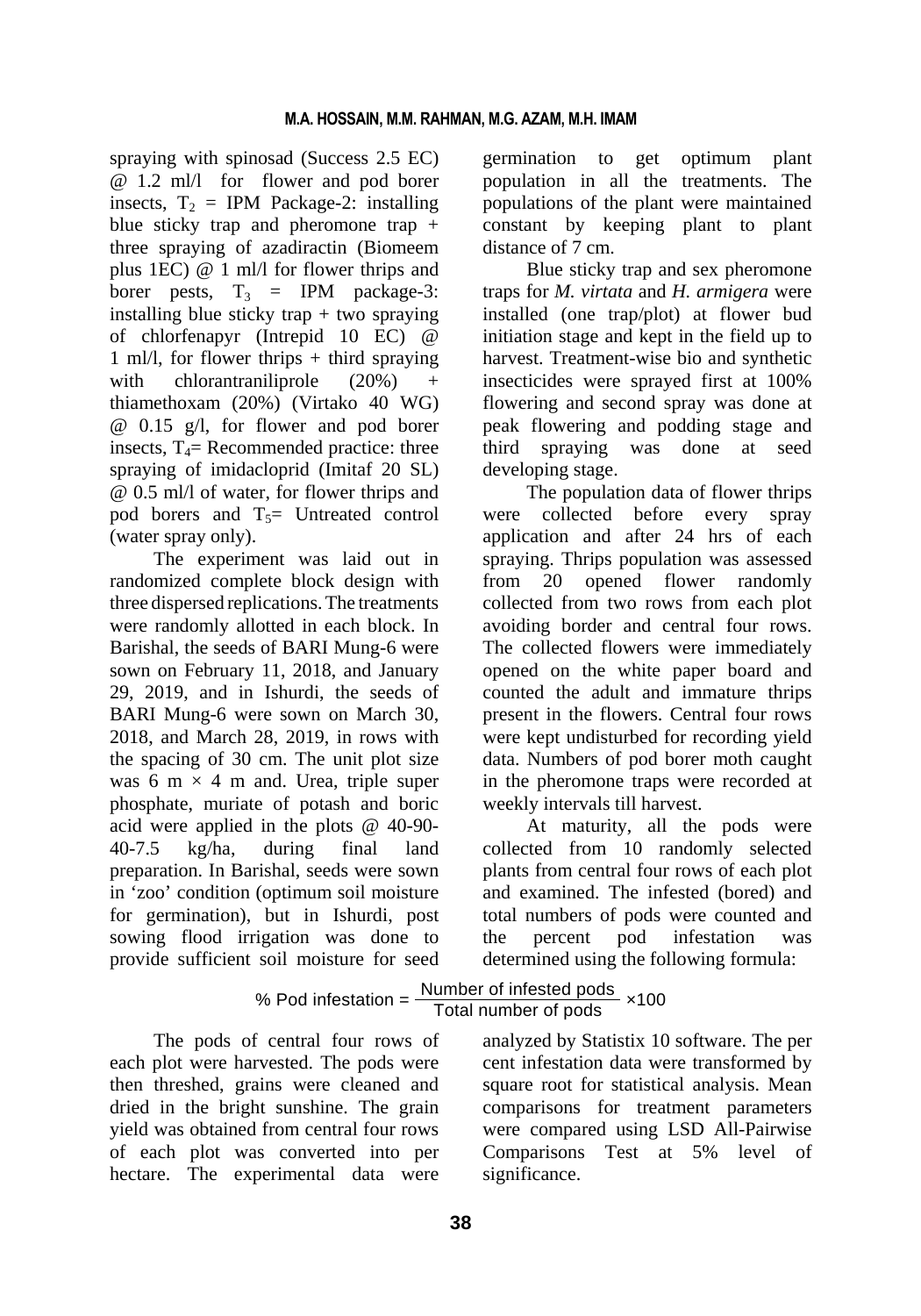The marginal benefit cost ratio (MBCR) was calculated on the basis of prevailing market prices of mungbean and cost of blue sticky trap, pheromone traps and insecticidal spraying. Marginal benefit cost ratio was calculated as follows:

|                               | Marginal benefit over control |
|-------------------------------|-------------------------------|
| Marginal BCR (over control) = | Marginal cost over control    |

## **RESULTS AND DISCUSSION**

## **Effect of IPM packages on flower infestation**

The effect of integrated management approaches comprising installation of blue sticky traps, pheromone traps and application of bio and synthetic insecticides on flower infestation of mungbean are presented in *Table 1*. In both the location of Rahmatpur and Ishurdi, after 24 hrs of spraying all the IPM approaches significantly reduced flower infestation, compared to untreated control and also with recommended practice.

In Rahmatpur, during 2018, significantly the lowest number of thrips infested flower $(1.00/20)$  flowers) and accordingly the highest reduction of flower infestation (90%) was observed in IPM package-3: (installing blue sticky trap + two spraying of Intrepid 10 EC  $@ 1$  ml/l + third spraying with Virtako 40 WG) @ 0.15 g/l. The second lowest flower infestation (3.13/ 20 flowers) was found in IPM package-2 (installing blue sticky trap and pheromone trap + three spraying of Biomeem plus 1EC) @ 1 ml/l), which was at par with IPM package-1 (installing blue sticky trap and pheromone trap  $+$  two spraying of Biomeem plus 1EC  $@ 1$  ml/l + third spraying with Success 2.5 EC @ 1.2 ml/l), followed by recommended practice, *i.e.* three spraying of imidacloprid (Imitaf 20 SL) @ 0.5 ml/l of water. The highest number flower infestation (10.13/ 20 flowers) was observed in untreated control plots. During 2019, the same trend of effect of IPM packages and recommended practice were observed in flower infestation and infestation reduction (*Table 1*).

In Ishurdi, during 2018, the lowest number of thrips infested flower (2.22/ 20 flowers) and, accordingly the highest reduction of flower infestation (85%), was observed in IPM package-3: (installing blue sticky trap + two spraying of Intrepid 10 EC  $@ 1$  ml/l + third spraying with Virtako 40 WG @ 0.15 g/l), which was at par with IPM package-1, followed by IPM package-2 and recommended practice. The highest number flower infestation (14.55/ 20 flowers) was observed in untreated control. During 2019, the same trend of effect of IPM packages and recommended practice were seen in flower infestation and infestation reduction (*Table 1*).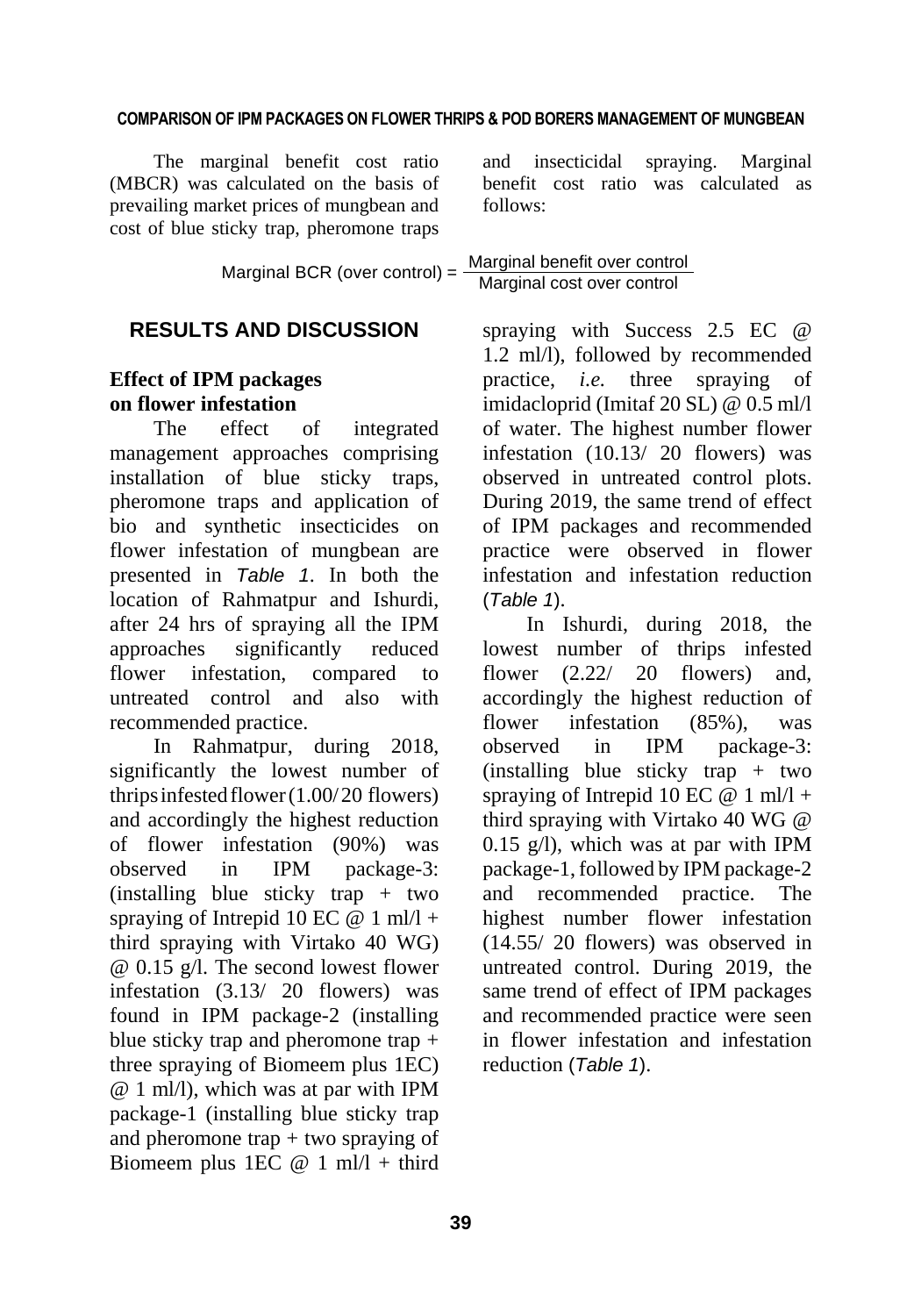#### **M.A. HOSSAIN, M.M. RAHMAN, M.G. AZAM, M.H. IMAM**

|                                                                         |                   |                   | No. of thrips infested flowers<br>/20 open flowers |         | <b>Reduction of flower infestation</b><br>over control (%) |                |                  |                |  |  |
|-------------------------------------------------------------------------|-------------------|-------------------|----------------------------------------------------|---------|------------------------------------------------------------|----------------|------------------|----------------|--|--|
| <b>Treatments</b>                                                       |                   |                   | 24 h after spray                                   |         |                                                            |                | 24 h after spray |                |  |  |
|                                                                         | 2018              |                   | 2019                                               |         | 2018                                                       |                | 2019             |                |  |  |
|                                                                         | Rahmatpur         | <b>Ishurdi</b>    | Rahmatpur Ishurdi                                  |         | Rahmatpur                                                  | <b>Ishurdi</b> | Rahmatpur        | <b>Ishurdi</b> |  |  |
| IPM-1 (Blue<br>Sticky $T +$<br>Ph Trap +<br><b>Bioneem</b><br>+Success) | 3.38c             | 4.44 bc           | 3.88c                                              | 4.83 cd | 67                                                         | 72             | 65               | 70             |  |  |
| $IPM - 2$<br>(Blue Sticky)<br>$T + Ph$ Trap<br>+ Bioneem)               | 3.13c             | 5.22 <sub>b</sub> | 3.50c                                              | 8.33 b  | 69                                                         | 68             | 69               | 48             |  |  |
| IPM-3 (Blue<br>Sticky T<br>+Intrepid<br>+Virtako)                       | 1.00 <sub>d</sub> | 2.22c             | 1.63d                                              | 3.17d   | 90                                                         | 85             | 85               | 80             |  |  |
| Recommen-<br>ded practice<br>(Imitaf<br>spraying)                       | 5.75 b            | 6.56 <sub>b</sub> | 6.38 <sub>b</sub>                                  | 7.67 bc | 43                                                         | 56             | 43               | 53             |  |  |
| Untreated<br>control                                                    | 10.13a            | 14.55 a           | 11.13a                                             | 16.17 a |                                                            |                |                  |                |  |  |

#### **Table 1 - Effect of different IPM packages on incidence of flower infestation in mungbean at RARS, Rahmatpur, Barishal and PRC, Ishurdi, Pabna during late rabi and Kharif-1, 2018 and 2019**

Note: All means followed by same letters at each column were not significantly different by LSD All-Pairwise Comparisons Test at 5% level of significance.

**IPM Packag- 1**: installing blue sticky trap & pheromone trap + two spraying of azadiractin (Biomeem plus 1EC) @ 1 ml/l + third spraying with spinosad (Success 2.5 EC) @ 1.2 ml/l,

**IPM Package-2**: installing blue sticky trap and pheromone trap + three spraying of azadiractin (Biomeem plus 1EC) @ 1 ml/l,

**IPM package-3:** installing blue sticky trap + two spraying of chlorfenapyr (Intrepid 10 EC) @ 1 ml/l + third spraying with chlorantraniliprole (20%) + thiamethoxam (20%) (Virtako 40 WG) @ 0.15 g/l**, Recommended practice:** three spraying of imidachloprid (Imitaf 20 SL) @ 0.5 ml/l of water at flowering, podding and seed developing stage, **Untreated control** = Water spray only (500 L/ha).

## **Effect of IPM packages on thrips population in flowers**

Thrips population varied significantly depending on the efficacy of the treatments (*Table 2*). In Rahmatpur, during 2018, the lowest thrips population (0.88/ 20 flowers) and, accordingly the highest percentage of population reduction (92%), was found in IPM package-3. The second lowest thrips population was observed in IPM package-2, which was par with IPM package-1, followed by recommended practice. The highest thrips population (11.13/ 20 flowers) was found in untreated control plots. During 2019, the same trend of thrips population was found in different IPM packages and recommended practice (*Table 2*).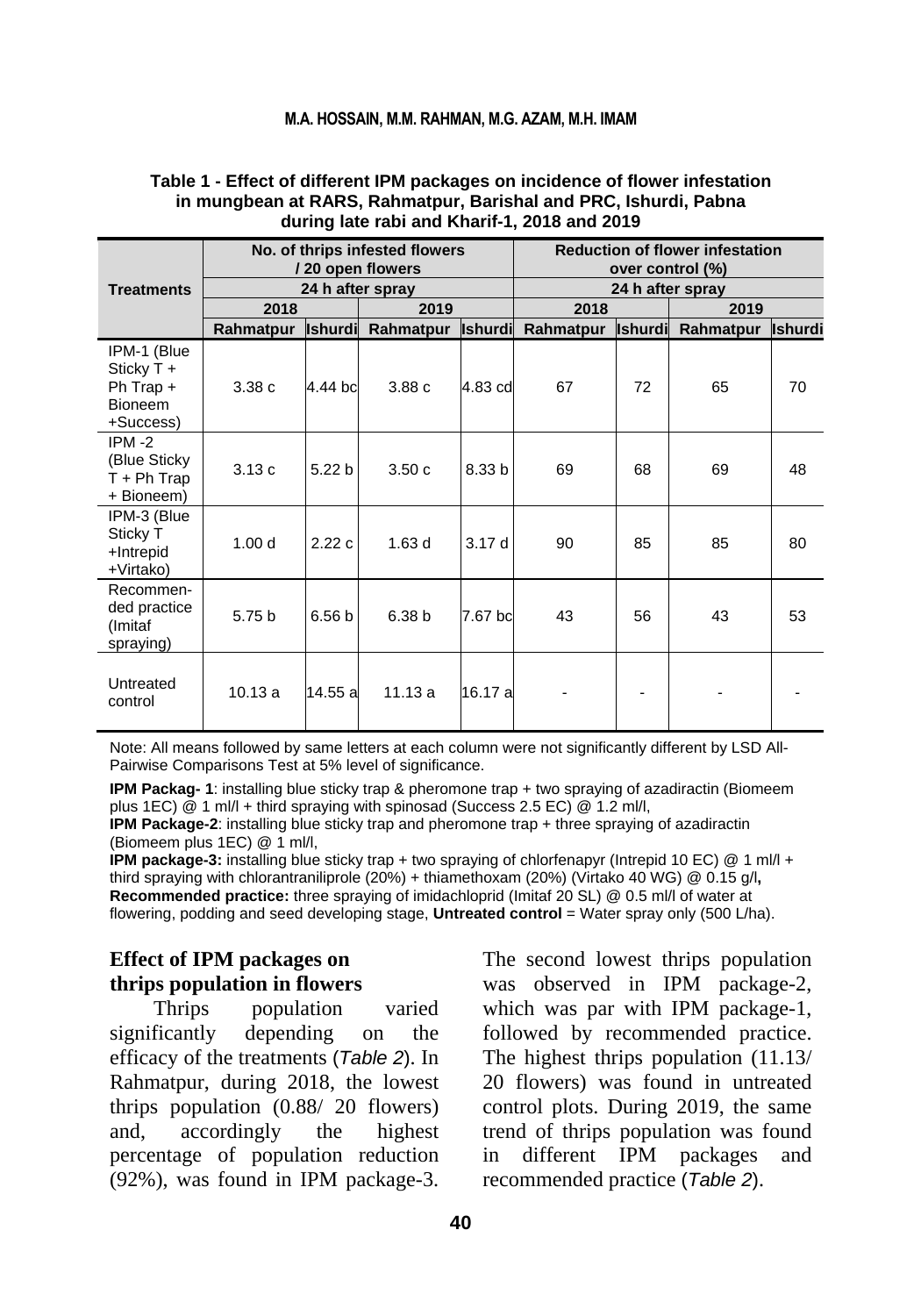In Ishurdi, during 2018, the lowest thrips population (3.33/ 20 flowers) and, accordingly the highest percentage of population reduction (87%), was found in IPM package-3, which was statistically similar to IPM package-1,followed by IPM package-2 and recommended practice. The highest thrips population (28.78/ 20 flowers) was found in untreated control plots. During 2019, the same trend of thrips population was found in different IPM packages and recommended practice (*Table 2*).

|                                                                         |           |                   | No. of thrips/20 open flowers |                | Reduction of thrips population<br>over control (%) |                |                  |                |  |  |
|-------------------------------------------------------------------------|-----------|-------------------|-------------------------------|----------------|----------------------------------------------------|----------------|------------------|----------------|--|--|
| <b>Treatments</b>                                                       |           |                   | 24 h after spray              |                |                                                    |                | 24 h after spray |                |  |  |
|                                                                         | 2018      |                   | 2019                          |                | 2018                                               |                | 2019             |                |  |  |
|                                                                         | Rahmatpur | <b>Ishurdi</b>    | Rahmatpur                     | <b>Ishurdi</b> | Rahmatpur                                          | <b>Ishurdi</b> | Rahmatpur        | <b>Ishurdi</b> |  |  |
| IPM-1 (Blue<br>Sticky $T +$<br>Ph Trap +<br><b>Bioneem</b><br>+Success) | 3.50c     | 7.33 bd           | 3.75c                         | 7.50c          | 69                                                 | 73             | 68               | 77             |  |  |
| $IPM - 2$<br>(Blue Sticky<br>$T + Ph$ Trap<br>+ Bioneem)                | 3.63c     | 9.44 <sub>b</sub> | 4.38 c                        | 17.67 b        | 67                                                 | 69             | 62               | 45             |  |  |
| IPM-3 (Blue<br>Sticky T +<br>Intrepid $+$<br>Virtako)                   | 0.88d     | 3.33c             | 1.38d                         | 5.83c          | 92                                                 | 87             | 88               | 82             |  |  |
| Recommen-<br>ded practice<br>(Imitaf<br>spraying)                       | 5.75 b    | 10.33 b           | 6.13 <sub>b</sub>             | 14.67 b        | 48                                                 | 63             | 47               | 54             |  |  |
| Untreated<br>control                                                    | 11.13 a   | 28.78 al          | 11.63 a                       | 32.17 al       |                                                    |                |                  |                |  |  |

**Table 2 - Effect of different IPM packages on incidence of thrips population in mungbean at RARS, Rahmatpur, Barishal and PRC, Ishurdi, Pabna during late rabi and Kharif-1, 2018 and 2019** 

Note: All means followed by same letters at each column were not significantly different by LSD All-Pairwise Comparisons Test at 5% level of significance.

**IPM Packag- 1**: installing blue sticky trap and pheromone trap + two spraying of azadiractin (Biomeem plus 1EC) @ 1 ml/l + third spraying with spinosad (Success 2.5 EC) @ 1.2 ml/l,

**IPM Package-2**: installing blue sticky trap and pheromone trap + three spraying of azadiractin (Biomeem plus 1EC) @ 1 ml/l,

**IPM package-3:** installing blue sticky trap + two spraying of chlorfenapyr (Intrepid 10 EC) @ 1 ml/l + third spraying with chlorantraniliprole (20%) + thiamethoxam (20%) (Virtako 40 WG) @ 0.15 g/l**, Recommended practice:** three spraying of imidachloprid (Imitaf 20 SL) @ 0.5 ml/l of at flowering, podding and seed developing stage, **Untreated control** = Water spray only (500 L/ha).

These findings of flower infestation and thrips population suppression in mungbean flowers were agreed with the findings of Rahman (2019), who reported the best effect of IPM package consisting installation of blue sticky trap and two spraying of chlorfenapyr (Intrepid 10 EC), at flowering stage. Bhede *et al.*  (2008) reported the best effect of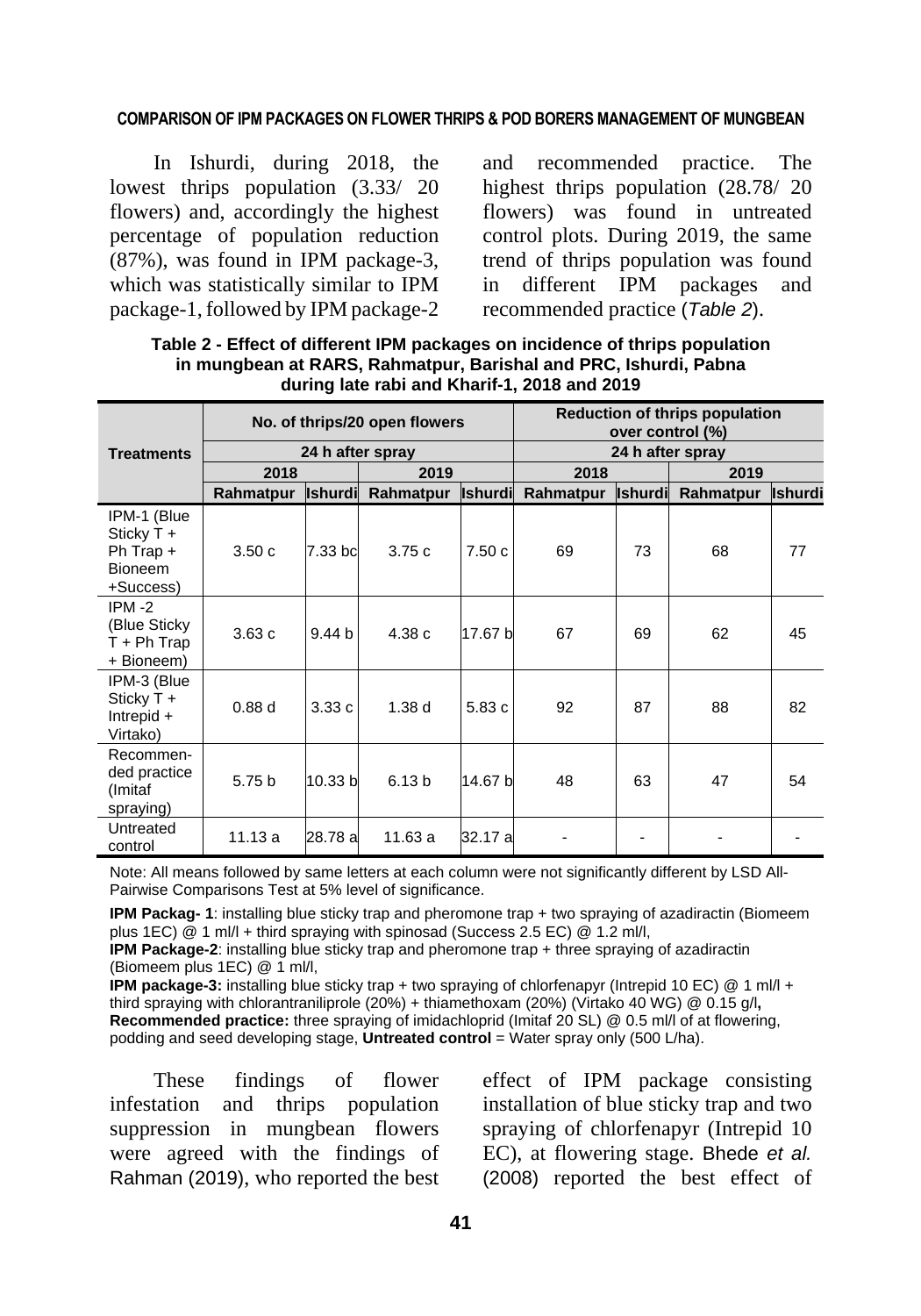imidacloprid for control of chilli thrips. Hossain *et al.* (2011), Hossain (2014) and Hossain *et al.* (2015) also found the excellent results of imidacloprid to reduce flower infestation and suppression of thrips population in mungbean flowers. Cermeli *et al*. (2002) observed the high efficacy (86% reduction over control) of imidacloprid in controlling thrips infestation in field bean. Rahman (2004) found the significant effect of botanicals, like azadiractin (neem oil), in reducing flower thrips population in mungbean.

## **Effect of IPM package on pod borer infestation**

Pod borer infestation varied depending on the efficacy of the treatments (*Table 3*). In Rahmatpur, during 2018, pod borer infestation ranged from 4.12 to 27.27%. Significantly the lowest pod borer infestation (4.12%) and accordingly the highest pod infestation reduction (85%) was observed in IPM package-3 (installing blue sticky trap + two spraying of Intrepid 10 EC  $@ 1$  ml/l + third spraying with Virtako 40 WG @ 0.15 g/l, which was statistically similar to IPM package-1 (installing blue sticky trap and pheromone trap + two spraying of Biomeem plus 1EC  $@ 1$  ml/l + third spraying with Success 2.5 EC  $@ 1.2$  ml/l), followed by IPM package-2 and recommended practice (three spraying of Imitaf 20 SL @ 0.5 ml/l). The highest pod infestation (27.27%) was found in untreated control plots. During 2019, pod borer infestation ranged from

12.31 to 47.43% and the same trend of pod borer infestation received by different IPM packages and recommended practice (*Table 3*).

In Ishurdi, during 2018, pod borer infestation ranged from 4.64 to 16.24%. Significantly the lowest pod borer infestation (4.64%) and, accordingly the highest pod infestation reduction (71%), was observed in IPM package-3 (installing blue sticky trap  $+$  two spraying of Intrepid 10 EC  $@$  1 ml/l + third spraying with Virtako 40 WG) @ 0.15 g/l. The second lowest pod infestation (6.47%) was observed IPM package-1, which was statistically identical to IPM package-2 and recommended practice. The highest pod infestation (16.24%) was found in untreated control. During 2019, pod borer infestation ranged from 4.33 to 15.83% and the same trend of pod borer infestation was observed in different IPM packages and recommended practice (*Table 3*). The integrated and cumulative effect of IPM components reduced more flower thrips and pod borer infestation in IPM plots as against the recommended practice (farmers practice).

These findings of pod borer management agreed with the findings of Rouf and Islam (2012) and Hossain (2015), who found the best efficacy of chlorantraniliprole + thiamethoxam (Voliam flexi 300 SC) in controlling pod borers of mungbean. Rahman (2019) reported the excellent effect of IPM package consisting installation of blue sticky trap and two spraying of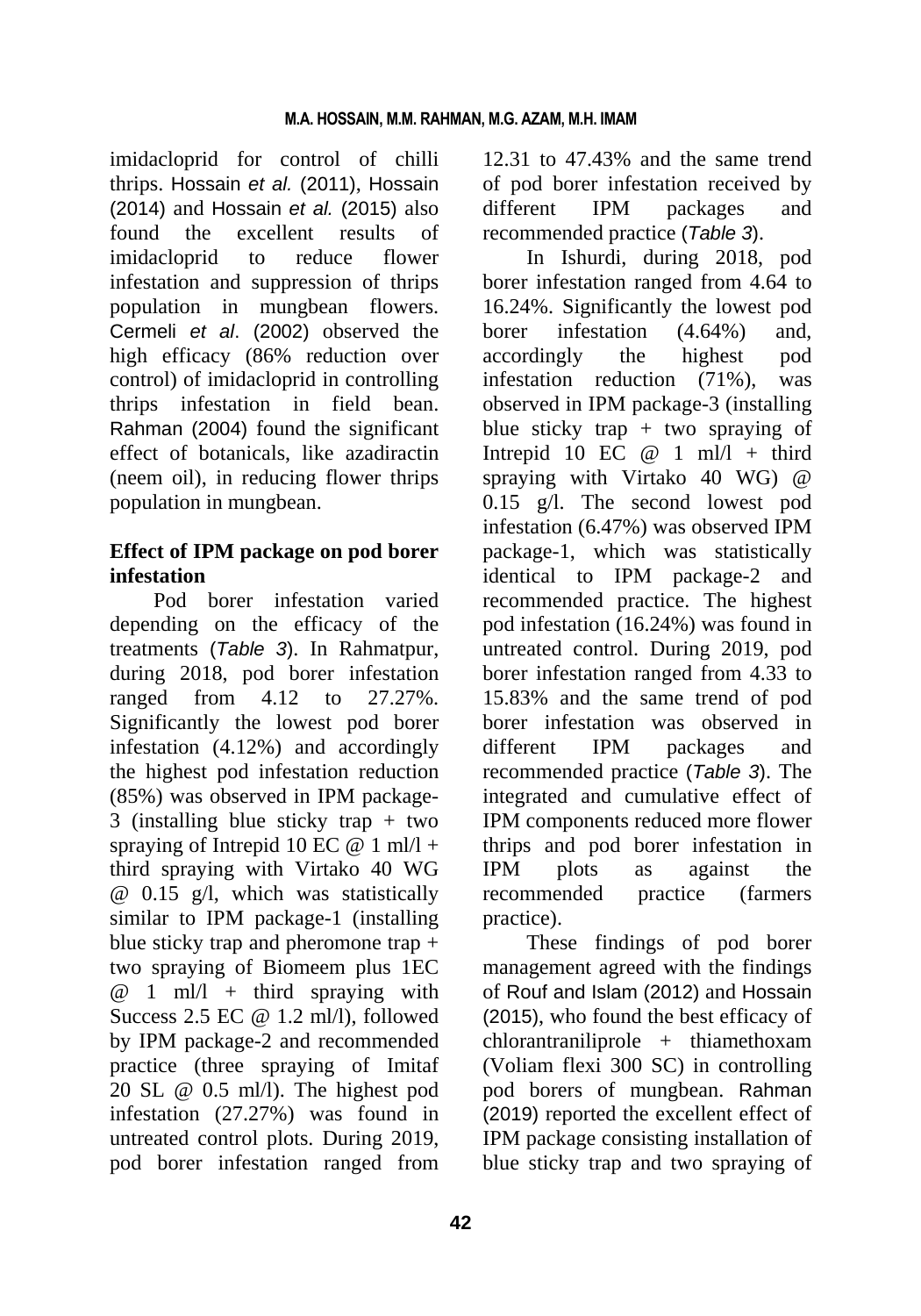azadiractin (Bioneem plus 1 EC) and third spraying with spinosad (Success 2.5 EC) at poding stage for controlling pod borers of mungbean. Hossain *et al.* (2011) also found the very good results of imidacloprid for controlling pod borers in mungbean. Rahman (2004) also reported the significant effect of botanicals like neem for reducing pod borer infestation in mungbean.

| Table 3 - Effect of different IPM packages on pod borer's infestation |
|-----------------------------------------------------------------------|
| in mungbean at RARS, Rahmatpur, Barishal and PRC, Ishurdi, Pabna      |
| during late rabi and Kharif-1, 2018 and 2019                          |
|                                                                       |

|                                                                         |                             |                   | Pod infestation by pod borer (%) |                | Pod infestation reduction<br>over control (%) |                |           |                |  |
|-------------------------------------------------------------------------|-----------------------------|-------------------|----------------------------------|----------------|-----------------------------------------------|----------------|-----------|----------------|--|
| <b>Treatments</b>                                                       | 2018                        |                   | 2019                             |                | 2018                                          |                | 2019      |                |  |
|                                                                         | <b>Ishurdi</b><br>Rahmatpur |                   | Rahmatpur                        | <b>Ishurdi</b> | Rahmatpur                                     | <b>Ishurdi</b> | Rahmatpur | <b>Ishurdi</b> |  |
| IPM-1<br>(Blue Sticky)<br>$T + Ph$ Trap<br><b>Bioneem</b><br>+ Success) | 6.19c                       | 6.47 b            | 16.19c                           | 6.50c          | 76                                            | 60             | 66        | 59             |  |
| $IPM -2$<br>(Blue Sticky)<br>$T + Ph$ Trap<br>+ Bioneem)                | 11.46 <sub>b</sub>          | 8.05 <sub>b</sub> | 25.66 b                          | 10.00 b        | 57                                            | 50             | 45        | 37             |  |
| IPM-3<br>(Blue Sticky)<br>$T +$ Intrepid<br>+ Virtako)                  | 4.12c                       | 4.64c             | 12.31c                           | 4.33d          | 85                                            | 71             | 73        | 73             |  |
| Recommen-<br>ded practice<br>(Imitaf<br>spraying)                       | 11.79 b                     | 8.49 <sub>b</sub> | 23.38 b                          | 8.33c          | 53                                            | 43             | 50        | 47             |  |
| Untreated<br>control                                                    | 27.27 a                     | 16.24 a           | 47.43 a                          | 15.83 a        |                                               |                |           |                |  |

Note: All means followed by same letters at each column were not significantly different by LSD All-Pairwise Comparisons Test at 5% level of significance.

**IPM Package-1**: installing blue sticky trap and pheromone trap + two spraying of azadiractin (Biomeem plus 1EC) @ 1 ml/l + third spraying with spinosad (Success 2.5 EC) @ 1.2 ml/l,

**IPM Package-2**: installing blue sticky trap and pheromone trap + three spraying of azadiractin (Biomeem plus 1EC) @ 1 ml/l,

**IPM package-3:** installing blue sticky trap + two spraying of chlorfenapyr (Intrepid 10 EC) @ 1 ml/l+ third spraying with chlorantraniliprole (20%) + thiamethoxam (20%) (Virtako 40 WG) @ 0.15 g/l**, Recommended practice:** three spraying of imidachloprid (Imitaf 20 SL) @ 0.5 ml/l of water at flowering, podding and seed developing stage, **Untreated control** = Water spray only (500 L/ha)

## **Pod borer moth catching in the pheromone traps**

Pod borers moth of both *M. virtata*  and *H. armigera* were caught in the pheromone traps of both the package of IPM package-1 and IPM package-2. During 2018, in Rahmatpur, moth starts captured in the trap from 20 March, when mungbean starts to flowering, and reached its peak between 10-17 April, when munbean were in peak flowering and podding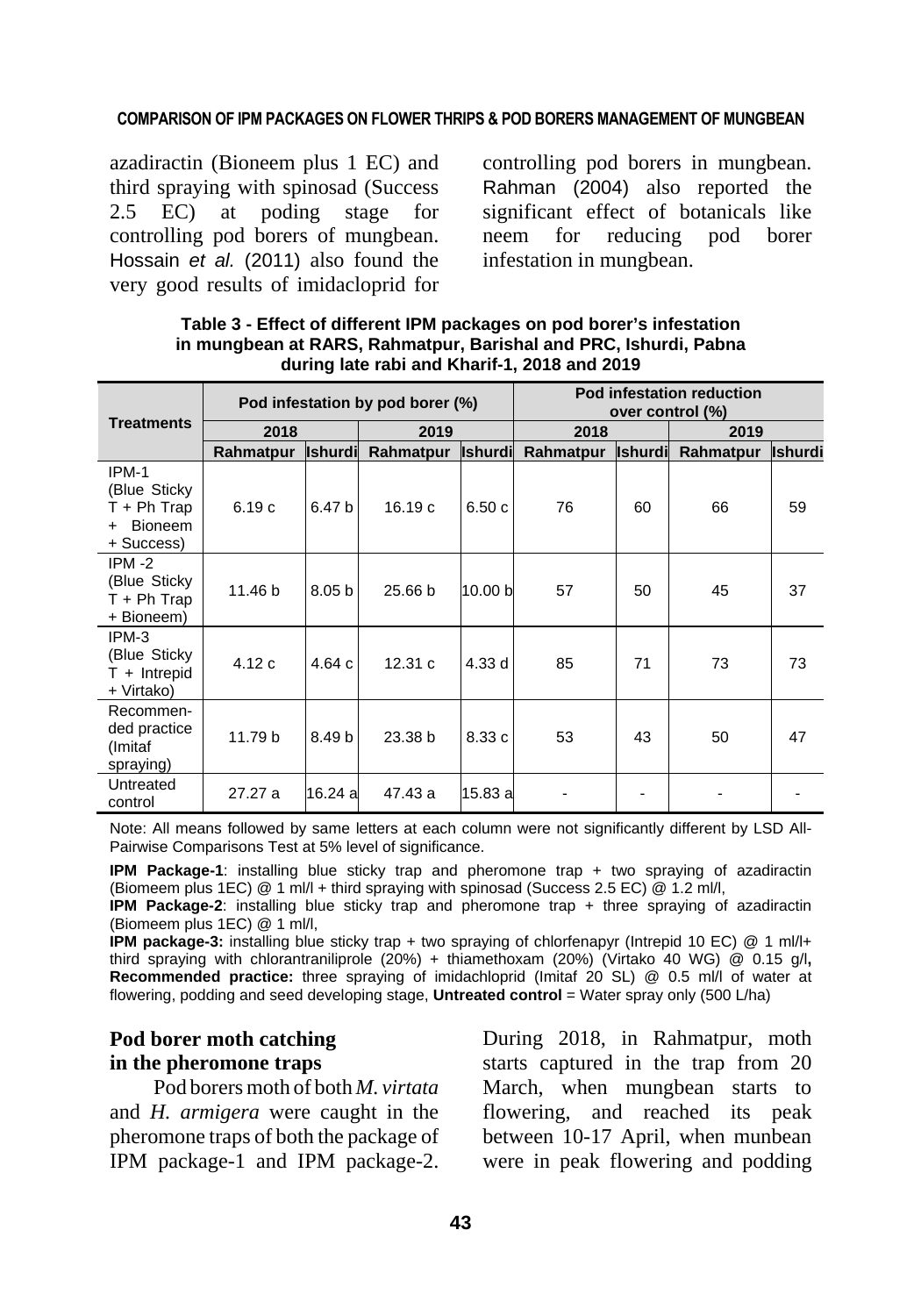stage and then, gradually, decreased and reached to zero at 1 May (*Figs. 1 and 2*). In Ishurdi, during 2018, moth catching started from 14 May when mungbean starts to flowering and reached its peak at 28 May, when munbean were in peak flowering and podding stage and then, gradually, decreased and reached to zero, at 18 June, in both the IPM package (*Figs. 3*  and *4*).



**Figure 1 – Weekly catches of** *Helicoverpa armigera* **and** *Maruca vitrata* **in the pheromone traps of mungbean fields in IPM package 1 at RARS, Rahmatpur, Barishal during late rabi, 2018** 



**Figure 3 – Weekly catches of** *Helicoverpa armigera* **and** *Maruca vitrata* **in the pheromone traps of mungbean fields in IPM package 1 at PRC, Ishurdi during Kharif-l, 2018** 

During 2019 cropping season, in Rahmatpur, moth trapping started from 29 March and reached its peak at 19 April and then, gradually, decreased and reached to zero at 3 May (*Figs. 5 and 6*). But in Ishurdi, moth catching started from 9 May and reached its peak at 23 May and then, gradually, decreased and reached to zero, at 13 June (*Figs. 7 and 8*).



**Figure 2 – Weekly catches of** *Helicoverpa armigera* **and** *Maruca vitrata* **in the pheromone traps of mungbean fields in IPM package 2 at RARS, Rahmatpur, Barishal during late rabi, 2018**



**Figure 4 – Weekly catches of** *Helicoverpa armigera* **and** *Maruca vitrata* **in the pheromone traps of mungbean fields in IPM package 2 at PRC, Ishurdi during Kharif-l, 2018**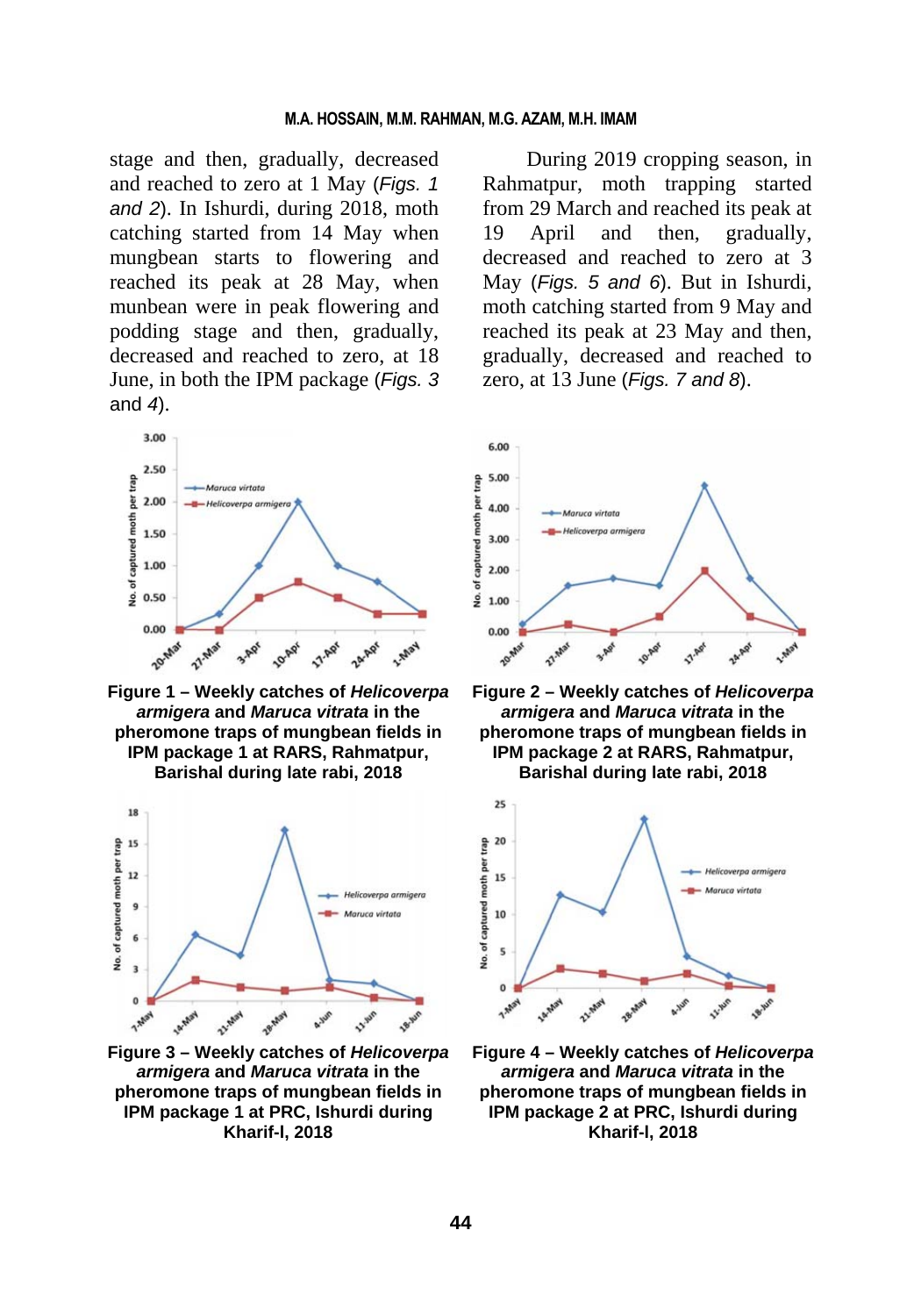

**Figure 5 – Weekly catches of**  *Helicoverpa armigera* **and** *Maruca vitrata* **in the pheromone traps of mungbean fields in IPM package 1 at RARS, Rahmatpur, Barishal during late rabi, 2019** 



**Figure 7 – Weekly catches of**  *Helicoverpa armigera* **and** *Maruca vitrata* **in the pheromone traps of mungbean fields in IPM package 1 at PRC, Ishurdi during Kharif-l, 2019** 

It is seen that in Ishurdi location, *Helicoverpa* moth captured more than that of *Maruca* and the reverse was true in case of Rahmatpur location. This might be due in Ishurdi location the experiment was conducted at the Pulses Research Centre, Ishurdi. So, this is because of chickpea research in this farm, more *Helicoverpa* moth coming from the pupae of previous chickpea crop.



**Figure 6 – Weekly catches of**  *Helicoverpa armigera* **and** *Maruca vitrata* **in the pheromone traps of mungbean fields in IPM package 2 at RARS, Rahmatpur, Barishal during late rabi, 2019**



**Figure 8 – Weekly catches of**  *Helicoverpa armigera* **and** *Maruca vitrata* **in the pheromone traps of mungbean fields in IPM package 2 at PRC, Ishurdi during Kharif-l, 2019**

#### **Effect of IPM packages on yield**

Yield of mungbean varied significantly with the level of thrips and pod borer infestation, depending on the efficacy of different management packages (*Table 4*). In Rahmatpur, during 2018, yield increase over untreated control ranged from 23 to 62%. The highest yield (1342 kg/ha) was obtained from IPM package-3 (installing blue sticky trap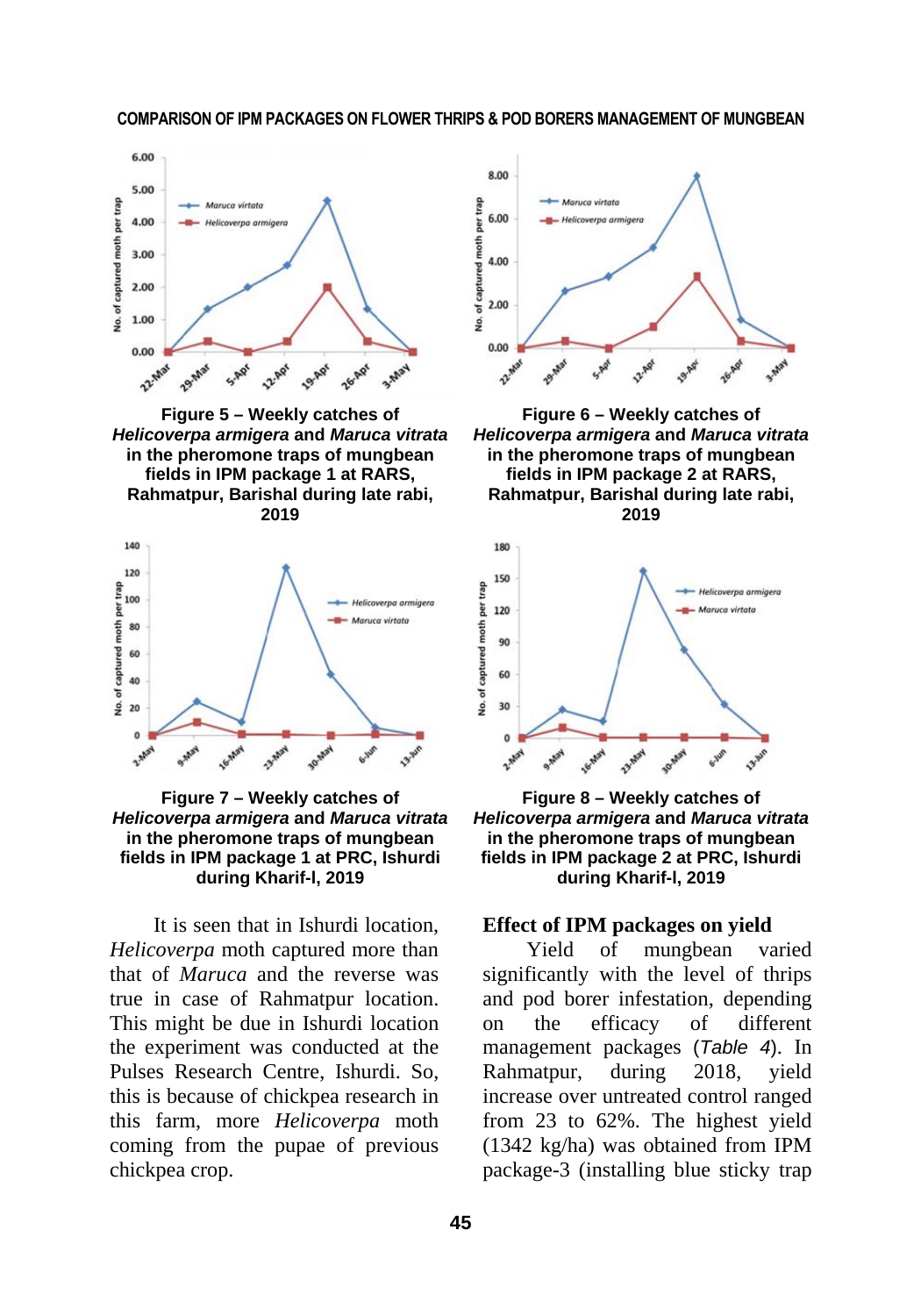#### **M.A. HOSSAIN, M.M. RAHMAN, M.G. AZAM, M.H. IMAM**

 $+$  two spraying of Intrepid 10 EC  $\omega$  $1 \text{ ml}/1 + \text{third}$  spraying with Virtako 40 WG @ 0.15 g/l, which was statistically identical to IPM package-1 (installing blue sticky trap and pheromone trap + two spraying of Biomeem plus 1EC  $@ 1$  ml/l + third spraying with Success 2.5 EC @ 1.2 ml/l, followed by IPM package-2

and recommended practice (three spraying of Imitaf 20 SL @ 0.5 ml/l). The lowest yield (828 kg/ha) was recorded from untreated control plots. During 2019, yield increase over untreated control ranged from 27 to 44% and the yield trend was same as like as 2018 (*Table 4*).

|                                                                           |                   | Yield (kg/ha) |                   | Yield increased over control (%) |           |                |           |                |  |  |
|---------------------------------------------------------------------------|-------------------|---------------|-------------------|----------------------------------|-----------|----------------|-----------|----------------|--|--|
| <b>Treatments</b>                                                         | 2018              |               | 2019              |                                  | 2018      |                | 2019      |                |  |  |
|                                                                           | Rahmatpur         | Ishurdi       | Rahmatpur         | <b>Ishurdi</b>                   | Rahmatpur | <b>Ishurdi</b> | Rahmatpur | <b>Ishurdi</b> |  |  |
| IPM-1 (Blue<br>Sticky $T +$<br>Ph Trap $+$<br><b>Bioneem</b><br>+Success) | 1280 a            | 1048<br>ab    | 1132 a            | 1257 al                          | 55        | 39             | 41        | 19             |  |  |
| IPM-2 (Blue<br>Sticky T +<br>Ph Trap +<br>Bioneem)                        | 1195 b            | 966 bc        | 1053 b            | 1222 al                          | 44        | 28             | 31        | 16             |  |  |
| IPM-3 (Blue<br>Sticky $T +$<br>$Interpid +$<br>Virtako)                   | 1342 a            | 1128 al       | 1160 a            | 1345 al                          | 62        | 49             | 44        | 28             |  |  |
| Recommen-<br>ded practice<br>(Imitaf<br>spraying)                         | 1019 <sub>c</sub> | 912 c         | 1019 <sub>b</sub> | 1280 al                          | 23        | 21             | 27        | 21             |  |  |
| Untreated<br>control                                                      | 828 d             | 756 d         | 804 c             | 1054 b                           |           |                |           |                |  |  |

**Table 4 - Effect of different IPM packages on the yield of mungbean at RARS, Barishal & PRC, Ishurdi, Pabna during late rabi and Kharif-1, 2018 and 2019** 

Note: All means followed by same letters at each column were not significantly different by LSD All-Pairwise Comparisons Test at 5% level of significance.

**IPM Package-1**: installing blue sticky trap and pheromone trap + two spraying of azadiractin (Biomeem plus 1EC) @ 1 ml/l + third spraying with spinosad (Success 2.5 EC) @ 1.2 ml/l, **IPM Package-2**: installing blue sticky trap and pheromone trap + three spraying of azadiractin (Biomeem plus 1EC) @ 1 ml/l, **IPM package-3:** installing blue sticky trap + two spraying of chlorfenapyr (Intrepid 10 EC) @ 1 ml/l + third spraying with chlorantraniliprole (20%) + thiamethoxam (20%) (Virtako 40 WG) @ 0.15 g/l**, Recommended practice:** three spraying of imidachloprid (Imitaf 20 SL) @ 0.5 ml/l of water at flowering, podding and seed developing stage, **Untreated control** = Water spray only (500) L/ha).

In Ishurdi, during 2018, yield increase over untreated control ranged from 21 to 49%. The highest yield (1128 kg/ha) was obtained from IPM package-3 (installing blue sticky  $trap + two$  spraying of Intrepid 10 EC)  $@ 1$  ml/l + third spraying with Virtako 40 WG @  $0.15$  g/l, which was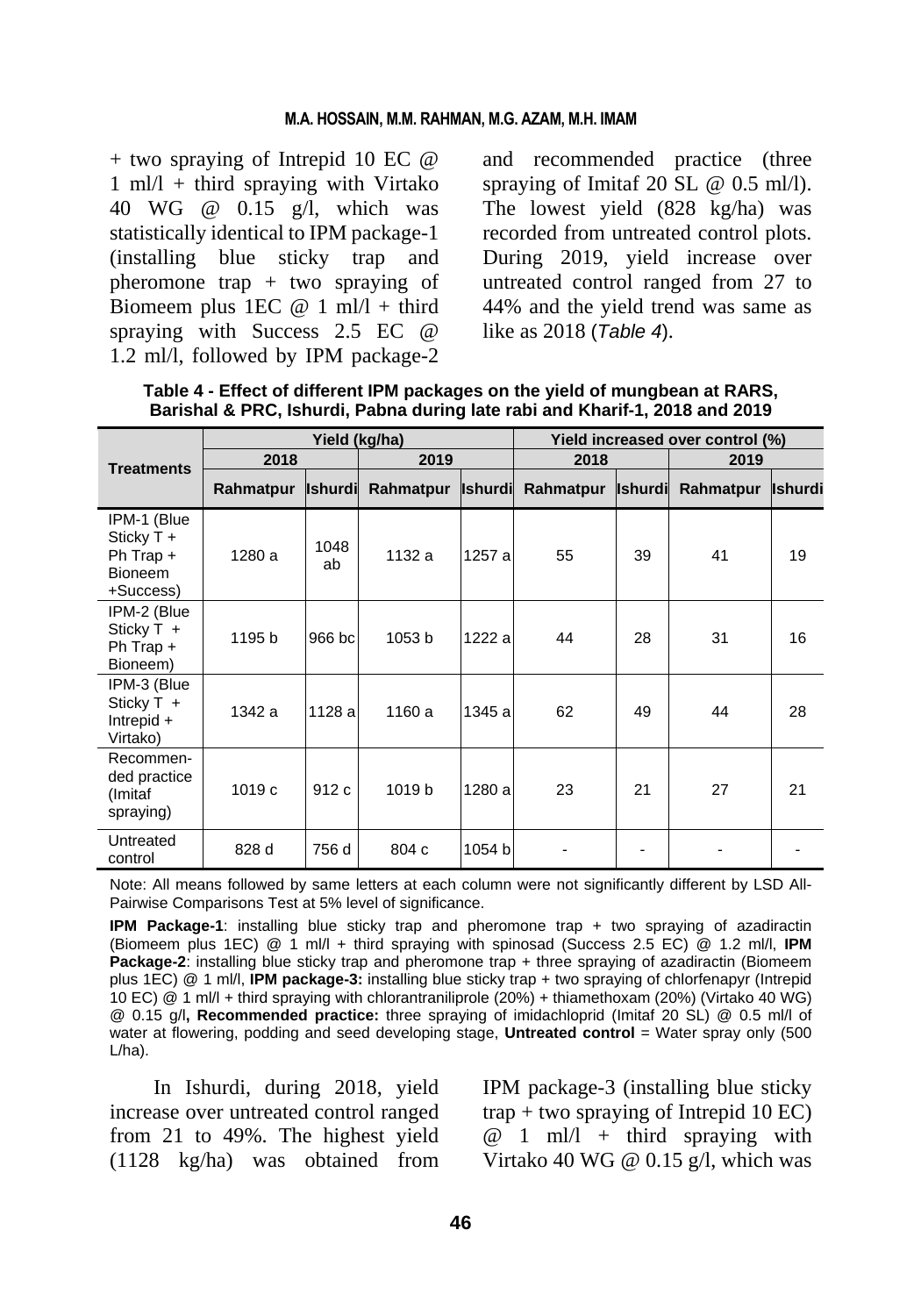statistically similar to IPM package-1 (installing blue sticky trap and pheromone trap + two spraying of Biomeem plus 1EC  $@ 1$  ml/l + third spraying with Success 2.5 EC @ 1.2 ml/l), followed by IPM package-2 and recommended practice (three spraying of Imitaf 20 SL @ 0.5 ml/l). The lowest yield (828 kg/ha) was recorded from untreated control plots. During 2019, yield increase over untreated control ranged from 16 to 28%.

The highest yield was recorded from IPM package-3 (installing blue sticky trap + two spraying of Intrepid

10 EC  $@ 1$  ml/l + third spraying with Virtako 40 WG @  $0.15$  g/l, which was statistically similar to other IPM packages and recommended practices (*Table 4*).

Although, the grain yield was statistically identical, but IPM plots provided higher yield, compared to recommended practice (farmers practice)

## **Return and marginal benefit cost ratio (MBCR)**

Return and benefit cost ratio are presented in *Tables 5* and *6*.

| <b>Treatments</b>                                      | Yield<br>(kg/ha) |            | Addl.<br>vield over<br>control<br>(kg/ha) |            | Addl. retn<br>over control<br>(Tk/ha) |            | Cost of<br>insecide appl.<br>(Tk/ha) |            | <b>Marginal</b><br>benefit<br>cost ratio |            |
|--------------------------------------------------------|------------------|------------|-------------------------------------------|------------|---------------------------------------|------------|--------------------------------------|------------|------------------------------------------|------------|
|                                                        | Rah              | <b>Isd</b> | Rah                                       | <b>Isd</b> | Rah                                   | <b>Isd</b> | Rah                                  | <b>Isd</b> | Rah                                      | <b>Isd</b> |
| IPM-1 (BST $+$<br>$Ph + Bnem +$<br>Sucss)              | 1280             | 1048       | 452                                       | 292        | 31640                                 | 20440      | 17760                                | 17760      | 1.78                                     | 1.15       |
| IPM-2 (Blue<br>Sticky $T + Ph$<br>$Trap +$<br>Bioneem) | 1195             | 966        | 367                                       | 210        | 25690                                 | 14700      | 17400                                | 17400      | 1.48                                     | 0.84       |
| IPM-3 (Blue<br>Sticky T +<br>Intrepid $+$<br>Virtako)  | 1342             | 1128       | 514                                       | 372        | 35980                                 | 26040      | 9550                                 | 9550       | 3.77                                     | 2.73       |
| Recommended<br>practice<br>(Imitaf                     | 1019             | 912        | 191                                       | 156        | 13370                                 | 10920      | 4125                                 | 4125       | 3.24                                     | 2.65       |
| Untreated<br>control                                   | 828              | 756        | $\qquad \qquad \blacksquare$              |            |                                       |            |                                      |            |                                          |            |

**Table 5 - Cost and return analysis of IPM package and recommended practice for the management of flower thrips and pod borer of mungbean during late rabi and Kharif-1, 2018** 

Addl. = Additional, appl. = application

For calculating income and benefit the following market prices were used: Mungbean = Tk. 70/kg, Blue sticky trap = Tk 50/trap (@80/ha), *Maruca* pheromone trap = Tk. 40/trap (@80/ha), *Helicoverpa* pheromone trap = Tk. 90/trap (@40/ha), Bioneem plus 1 EC = Tk. 280/100 ml, Success 2.5 EC = Tk. 90/25 ml, Intrepid 10 EC = Tk. 250/100 ml, Imitaf 20 SL = Tk. 230/100 ml. Labour wage for spraying insecticides = Tk. 400/day/labourer (8 h/day)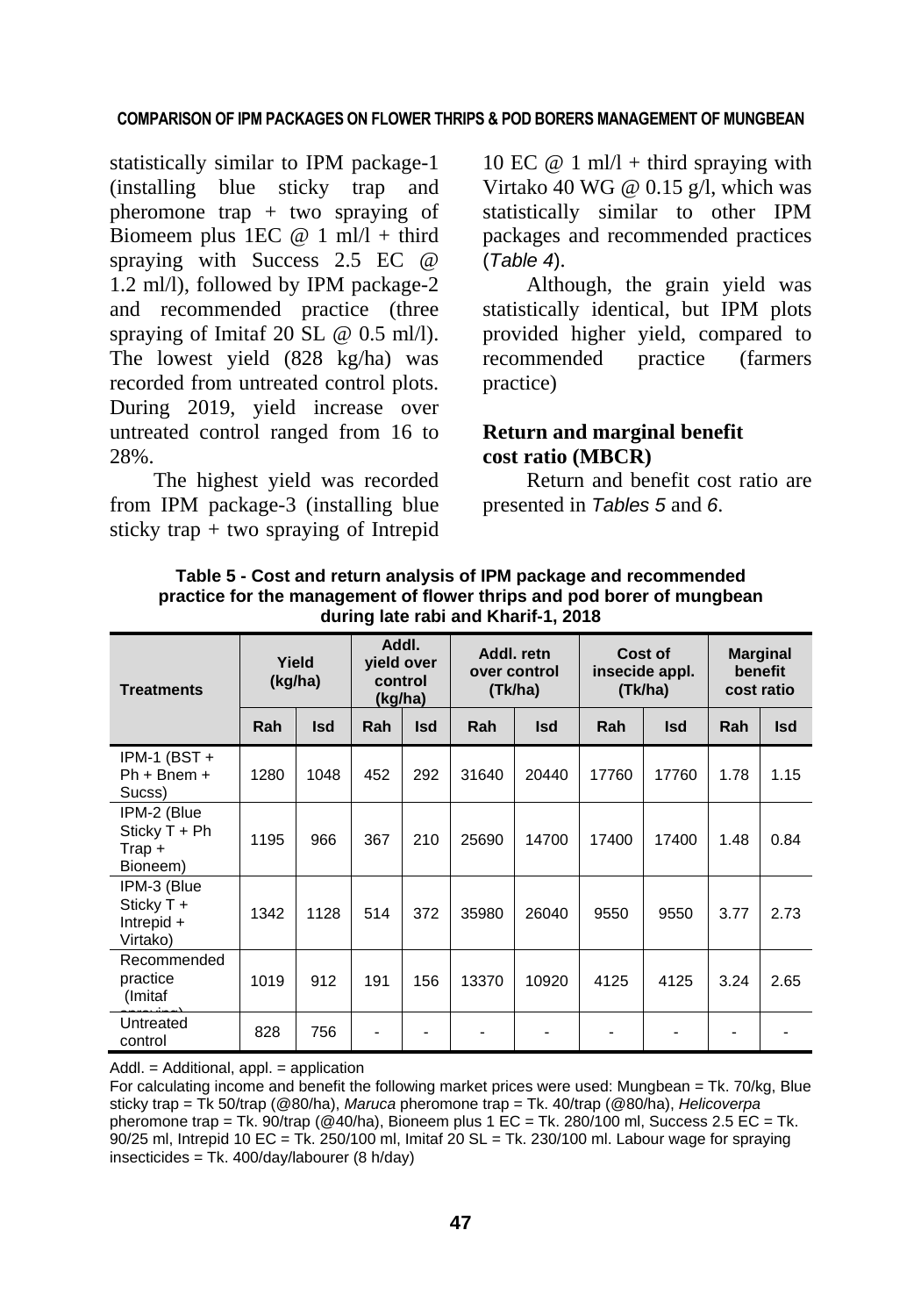#### **M.A. HOSSAIN, M.M. RAHMAN, M.G. AZAM, M.H. IMAM**

| <b>Treatments</b>                                       | Yield<br>(kg/ha) |            | Addl. yield<br>over control<br>(kg/ha) |            | Addl. retn<br>over control<br>(Tk/ha) |            | Cost of<br>insecide appl.<br>(Tk/ha) |            | <b>Marginal</b><br>benefit<br>cost ratio |      |
|---------------------------------------------------------|------------------|------------|----------------------------------------|------------|---------------------------------------|------------|--------------------------------------|------------|------------------------------------------|------|
|                                                         | Rah              | <b>Isd</b> | Rah                                    | <b>Isd</b> | Rah                                   | <b>Isd</b> | Rah                                  | <b>Isd</b> | Rah                                      | Isd  |
| IPM-1 (BST $+$<br>$Ph + Bnem$<br>$+Sucss$               | 1132             | 1257       | 328                                    | 203        | 22960                                 | 14210      | 17760                                | 17760      | 1.29                                     | 0.80 |
| IPM-2 (Blue<br>Sticky $T + Ph$<br>$Trap +$<br>Bioneem)  | 1053             | 1222       | 249                                    | 168        | 17430                                 | 11760      | 17400                                | 17400      | 1.00                                     | 0.68 |
| IPM-3 (Blue<br>Sticky $T +$<br>Intrepid $+$<br>Virtako) | 1160             | 1345       | 356                                    | 291        | 24920                                 | 20370      | 9550                                 | 9550       | 2.40                                     | 2.13 |
| Recommended<br>practice<br>(Imitaf<br>spraying)         | 1019             | 1280       | 215                                    | 226        | 15050                                 | 15820      | 4125                                 | 4125       | 3.65                                     | 3.84 |
| Untreated<br>control                                    | 804              | 1054       |                                        |            |                                       |            |                                      |            |                                          |      |

#### **Table 6 - Cost and return analysis of IPM package and recommended practice for the management of flower thrips and pod borer of mungbean during late rabi and Kharif-1, 2019**

Addl. = Additional, appl. = application

For calculating income and benefit the following market prices were used: Mungbean = Tk. 70/kg, Blue sticky trap = Tk 50/trap (@80/ha), *Maruca* pheromone trap = Tk. 40/trap (@80/ha), *Helicoverpa* pheromone trap = Tk. 90/trap (@40/ha), Bioneem plus 1 EC = Tk. 280/100 ml, Success 2.5 EC = Tk.  $90/25$  ml, Intrepid 10 EC = Tk. 250/100 ml, Imitaf 20 SL = Tk. 230/100 ml. Labour wage for spraying insecticides = Tk. 400/day/labourer (8 h/day).

In Rahmatpur, during 2018, the highest additional return (35980 Tk/ha) and accordingly the highest benefit (MBCR 3.77 come from IPM package-3, followed by recommended practice (MBCR 3.24). The IPM package-1 and IPM package-2 provided MBCR less than 2.

In Ishurdi, during 2018, the highest additional return (26040 Tk/ha) and accordingly the highest benefit (MBCR 2.73) come from IPM package-3, followed by recommended practice (MBCR 2.65).

The IPM package-1 and 2 provided MBCR 1.15 and 0.84, respectively. It is found that during 2018, the MBCR obtained from IPM package-3 and recommended practice, nearly similar in both the locations of Rahmatpur and Ishurdi.

During 2019, in Rahmatpur, the highest additional return (24920 Tk/ha) was calculated from IPM package-3, but the highest benefit (MBCR 3.65) come from recommended practice, followed by IPM package-3. The IPM package-1 and 2 provided MBCR little bit more than 1. In Ishurdi location, the highest additional return (20370 Tk/ha) was also calculated, but the highest benefit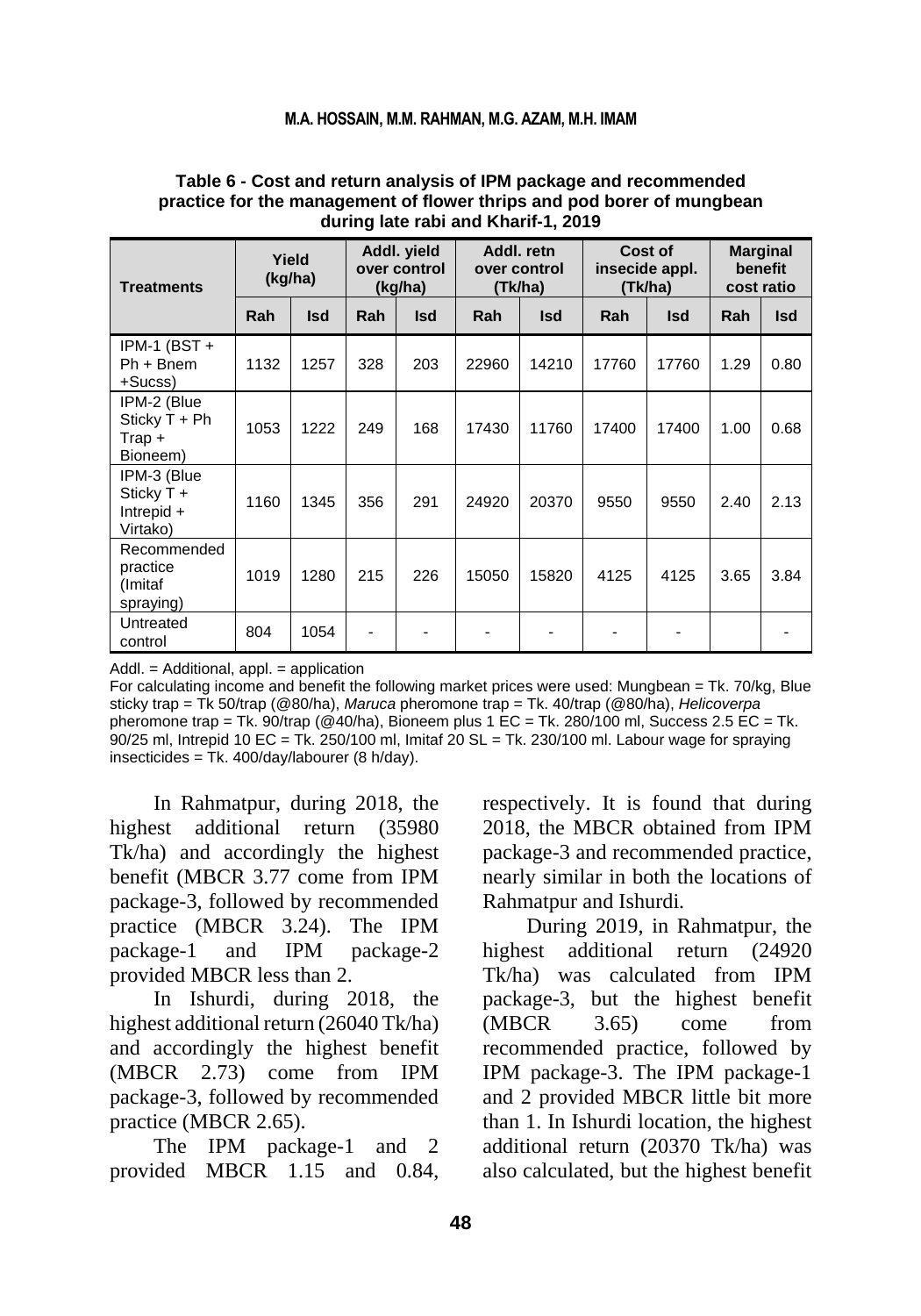(MBCR 3.84) also come from recommended practice, followed by IPM package-3. It is seen that during 2019 cropping season, in both the locations, the MBCR come from recommended practice were higher than that of IPM package 3 or others. This might be due to higher cost of IPM components brought down the profit margin and showed the lower MBCR than that of recommended practice (farmer's practice).

## **CONCLUSION**

The two years consecutive studies on IPM module evaluated in mungbean, in comparison with the recommended practice (farmer's practice), confirm the worthiness of adoption of IPM module in terms of reduced flower thrips population, pod damage and enhanced return. The highest percentage of reduction of flower infestation, thrips population and pod borer infestation was found in the IPM package-3: installing blue sticky trap + two spraying of Intrepid 10 EC  $@ 1$  ml/l + third spraying with Virtako 40 WG @ 0.15 g/l, followed by IPM packages-1, IPM packages-2 and recommended practice. The highest yield and accordingly additional return come from IPM package-3, followed by IPM package-1: installing blue sticky trap and pheromone trap + two spraying of Biomeem plus 1EC  $@ 1$  ml/l + third spraying with Success 2.5 EC @ 1.2 ml/l. Overall the highest financial benefit (MBCR) obtained from recommended practice, followed by

IPM package-3 and IPM package-1. This might be due to higher cost of IPM components brought down the profit margin and showed the lower MBCR of IPM package than that of recommended practice. Although IPM packages under this study are not financially profitable as recommended practice, but considering environment friendliness, the IPM package-1, *i.e.* installation of blue sticky trap and pheromone trap  $+$  two spraying of azadiractin (Biomeem plus 1EC) @  $1 \text{ ml}/1 + \text{third}$  spraying with spinosad (Success 2.5 EC) @ 1.2 ml/l would be the best package for controlling flower thrips and pod borers of mungbean, with higher yield in the insects prone cropping areas without harming the ecosystem.

**Acknowledgements.** The author is thankful to ACIAR project "Incorporating Salt Tolerant Wheat and Pulses into Smallholder Farming Systems in Southern Bangladesh" for providing necessary facilities to developing this program and conducts the study.

## **REFERENCES**

- **Bakr, M.A. (1998).** Disease and insect management of mungbean and blackgram. Resource manual-Location specific technologies for rice based cropping systems under irrigated conditions. Thana cereal technology transfer and identification project, Dhaka, pp. 201-205.
- **Bhede, B.V., Suryawanshi, D.S. & More, D.G. (2008).** Population dynamics and bioefficacy of newer insecticide against chilli thrips, *Scirtothrips dorsalis* (Hood). *Indian J.Entomol*., 70(3): 223-226.